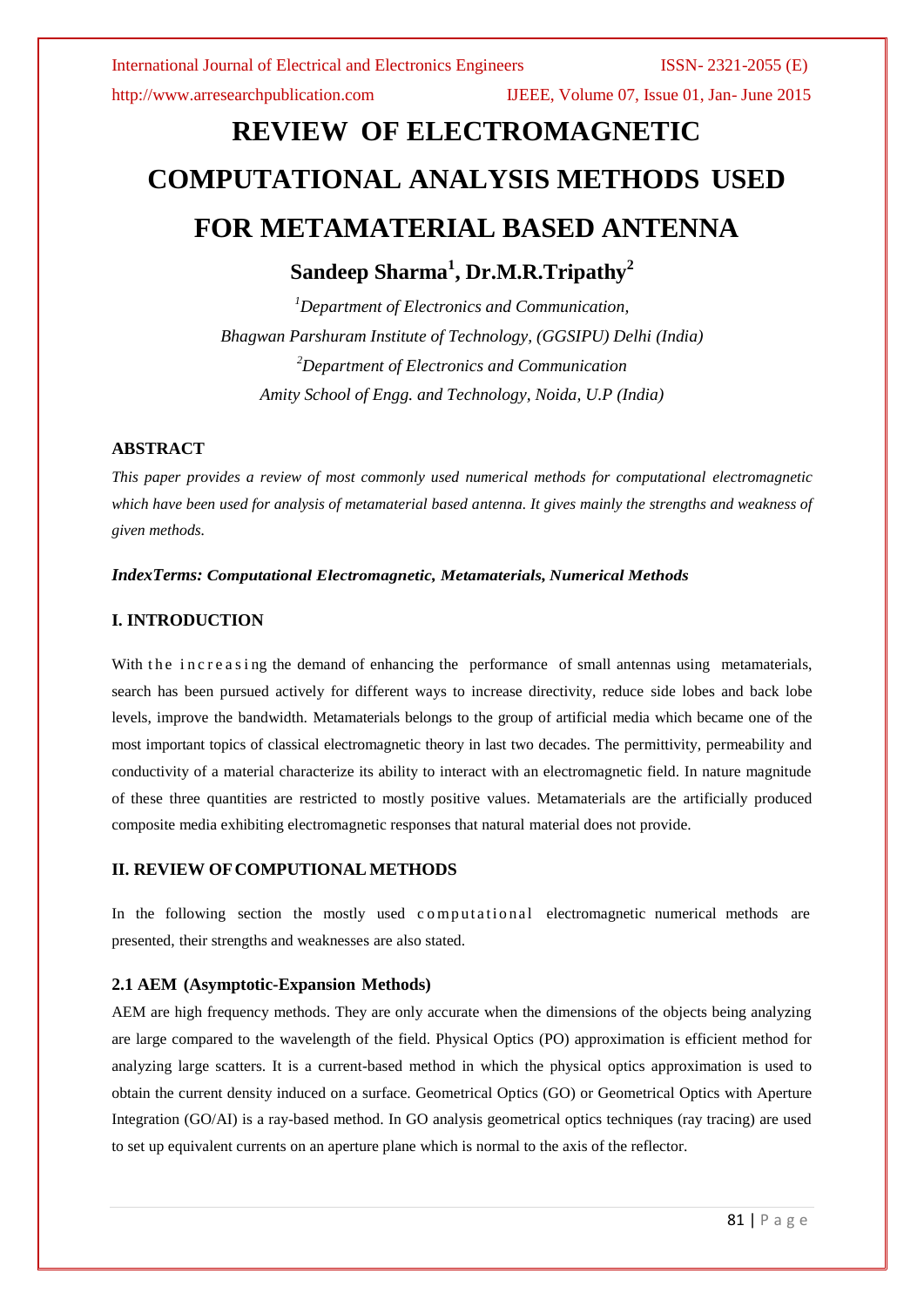# International Journal of Electrical and Electronics Engineers ISSN- 2321-2055 (E)

http://www.arresearchpublication.com IJEEE, Volume 07, Issue 01, Jan- June 2015

### **Strength**

a ) works well for large, smooth surfaces with low curvature

b) Ignore the edge diffractions

- c) Integration over the aperture plane can be performed with ease
- **Weakness:** integration of the reflector may be complicated

# **2.2 BEM (Boundary-Element Methods)**

The first step in a BEM is to represent the problem geometry as a distribution of equivalent surface currents in a homogeneous medium (usually free space). The fields exterior to an object consist of fields incident on the object, fields reflected from the object and fields emanating from the object. Since the forms are only valid for current distributions in a uniform homogeneous medium, all objects in the problem space must be removed and replaced with (initially unknown) surface currents conforming to their boundaries.

### **Strength**

a ) good for modeling unbounded problems

b) Good for modeling metal plates and thin wires

c) good for modeling structure with lumped circuit elements

**Weakness:** homogeneous/complex structure may be complicated

# **2.3 . FDTD (Finite Difference Time Domain Method)**

FDTD method is a direct solution of Maxwell's time dependent curl equations. It uses simple centraldifference approximations to evaluate the space and time derivatives. Because the basic elements are cubes, curved surfaces on a scatterer must be staircase.

### **Strength**

a) ability to obtain wideband results using a transient excitation in one simulation

b) Great flexibility, good at modeling inhomogeneous or complex materials

c) quick implementation on massively parallel computers

### **Weakness**

a) staircased approximation may lead to significant errors

b) Uniform cells must be small enough to model necessary detail, but still fill the entire volume

c) Dispersion errors for too large time steps

d) Difficult to model thin wires

### **2.4 FEM (Finite Element Method)**

FEM techniques always solve a differential equation. The domain problem must be finite and bounded, FEM code divide it into small elements. To form a linear system of equations, the governing differential equation and associated boundary conditions are converted to an integro-differential form using either a variational method

### **Strength**

a ) good at modeling inhomogeneous or complex materials

b) Good at modeling problems that combine small detailed geometries with larger objects

c) Good at m o d e l i n g structures in the resonant cavities or waveguides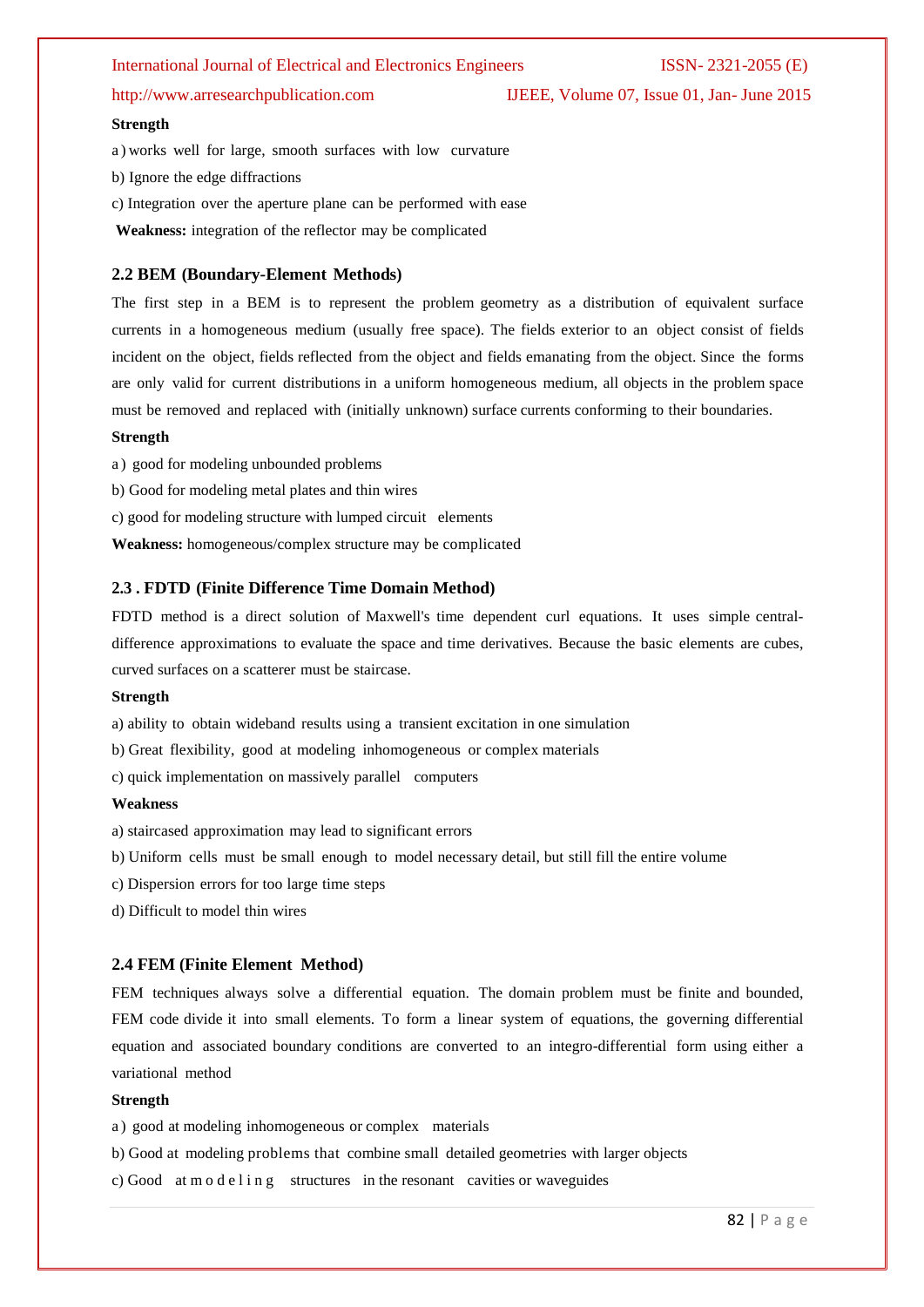# International Journal of Electrical and Electronics Engineers ISSN- 2321-2055 (E)

a) absorbing boundary required for modeling unbounded (radiation) problems

b) Difficult to model thin wires accurately

# **2.5 FVTD (Finite Volume Time Domain Method)**

```
FVTD is based on Maxwell's curl equations in their conservative form [3]
∫∫∫ Bdv = ∫∫ n x Eda (1)
```
 *v*

**Weakness**

Where ∂v represents the boundary enclosing V. The FVTD method solves the above form of Maxwell's equations numerically by integration over small elementary volumes.

# **Strength**

a ) well suited for implementation with unstructured meshes

b) Good potential for the simulation of a variety of complex electromagnetic problems

c) Especially well suited for microwave device simulations

# **2.6 MoM (Method of Moment)**

MoM is also called the Method of Weighted Residuals. It is a technique for solving linear equations of the form

$$
L(\emptyset) = f \tag{2}
$$

where  $L(\emptyset)$  is a linear operator, f is a known excitation or forcing function, and  $\emptyset$  is an unknown quantity. This linear system of equations has the form

 $[Z][A]=[B]$  (3)

Where the elements of [Z] are known quantities that can be calculated from the linear operator and the chosen basis and weighting functions. The elements of [B] are determined by applying the weighting functions to the known forcing function. The unknown elements of [A] can be found by solving the matrix equation.

# **Strength**

a ) Can be used to solve a wide range of equations involving linear operations including integral and differential equations

b) Widely used to solve equations derived from Maxwell's equations

# **2.7 TDM (Time Domain Method of Moment)**

Like the method of moments in the frequency domain, the MoM-TD method discretizes the scatterers or targets into segments or patches. The time axis is then divided into equal increments or time steps. The temporal basis functions are generally versions of the main function shifted by a certain number of time steps. It leads to a set of matrix equations that can be written as

# **[V]= [Z][I]**

The vector [V] contains the known incident field quantities and the terms of the Z-matrix are functions of the g eometry. The unknown coefficients of the induced current are the terms of the [I] vector or a weightedresidual (moment) method

http://www.arresearchpublication.com IJEEE, Volume 07, Issue 01, Jan- June 2015